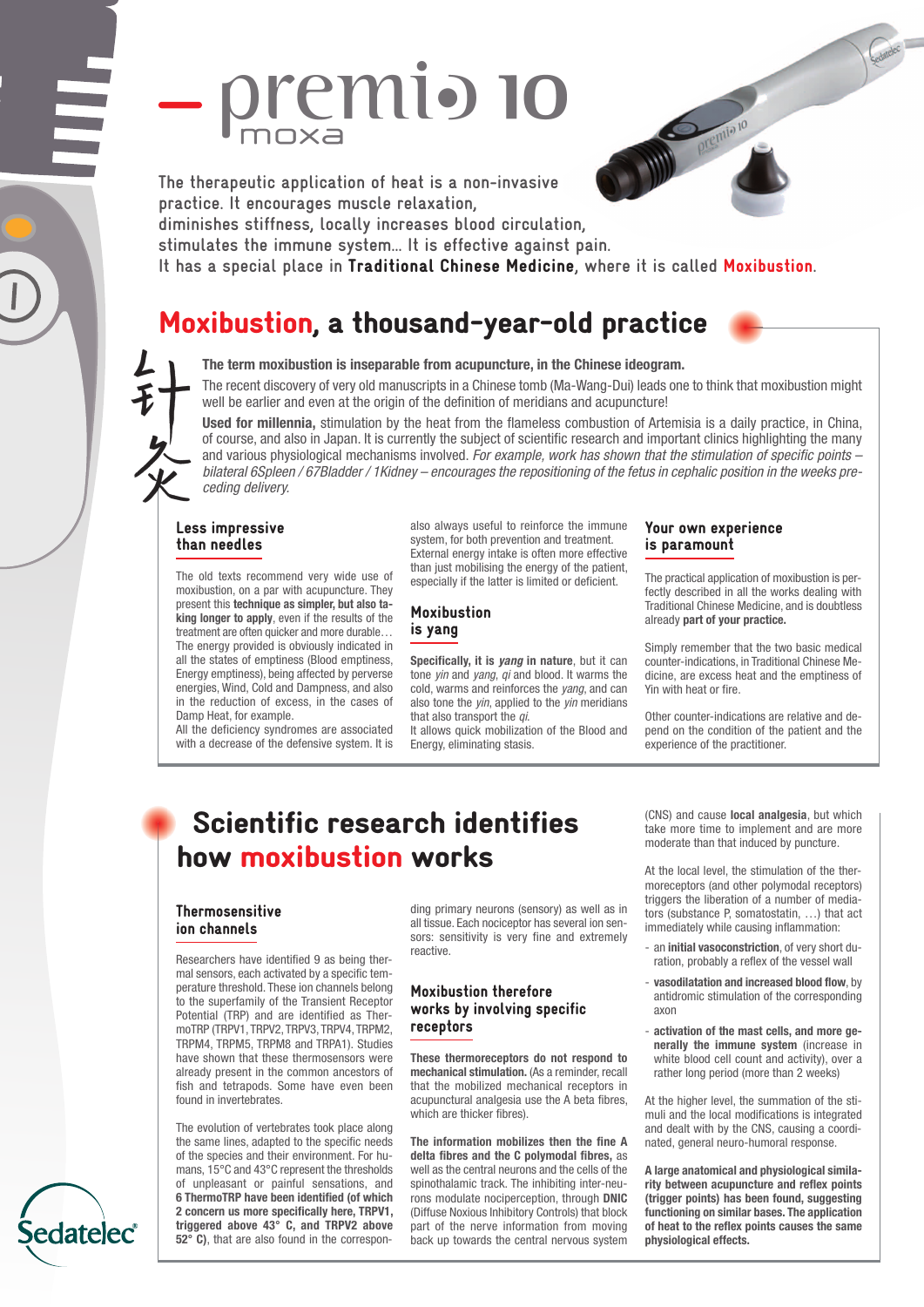## Artemisia, a long-time choice as a heat source

#### Artemisia, quality heat

In its primitive form, moxibustion doubtless used various materials, such as heated pebbles (the use of hot rocks is still common), tobacco, cotton, sulphur, monkshood…

But Artemisia has been used for a very long time, for the quality of the heat obtained from burning this dried grass, which then becomes "velvet" before being used as what, or rolled in cones, or rolls...

It even leant its name to the practice outside China, since the name moxa comes from the Japanese mogusa, which means Artemisia!

Artemisia is also used in herbalism, and its essential oil has well known virtues as well as a non negligible toxicity that imposes professional use, reserved for informed practitioners.

#### Its combustion releases a very fragrant smoke

This can prove to be toxic in the long term. On the other hand, as with all burning matter, it generates ashes that, while falling during the session, can create significant burns on the patient's skin.

If in China aggressive moxibustion (Artemisia deposited directly on the skin and lit) has been practised– and still is, if less so-, leading to serious burns, convalescence requiring local care to avoid the super infections and painful and unsightly scars, Japan and the western world carefully avoid cauterising, and prefer a milder use of the heat.

The risk of burn is even a major reason for patients' refusal of moxibustion, and of the abandoning of the technique for fear of medical and even legal complications.



These constraints, -the long-lasting odour, toxic smoke, risk of burns-, coupled with the need to light and douse the moxa, which does not always happen right away, have led a number of practitioners to renounce this practice nevertheless recognized for its indications and results.



## Difficulties with Artemisia or Why make [and use] a "moxa like" ?

**To shun moxibustion means being able to use only half of the advantages of Traditional Chinese Medicine, renouncing an effective therapy** *(« what acupuncture does not cure can be cared for by the application of moxas »)***, losing a precious means for bringing energy to an organism suffering from emptiness of yang…**

To rediscover the results of moxibustion, it was necessary to solve two problems:

- **- preserve all the basic characteristics of Artemisia in its spectral transmission**
- **- eliminate all constraints linked to combustion, as previously mentioned**

With the **Premio 10 moxa** as with Artemisia, the same spectral band, and the same distribution between short, medium and long infrared, ensures an equivalent mobilisation of the physiological receptors, whatever the type and depth. You and your patient will therefore rediscover the sensations and results of moxibustion with Artemisia.

But what you will **not have**, because of safe electric power, is:

- **- lighting the moxa**
- **- putting it out**
- **- toxic smoke**
- **- the strong odour, permeating clothes and walls, even stairwells…**
- **- the risks of burns from falling ash**
- **- patient fear of burns**

Further, a **Concentrator** (removable accessory delivered with the appliance) specially designed so you can, if you wish, focus the radiation on a precise point. Just slide the Concentrator onto the emitter and work with it as if it were a stick of incense. After a few seconds without feeling heat, your patient will describe a tingling sensation of deep penetration of heat, which has led us to call this technique the "thermal needle!" !



A flexible 3 metre cord, 4 power adapters so it can be used worldwide, and a carrying pouch: the **Premio 10 moxa** has everything for sure and effective use.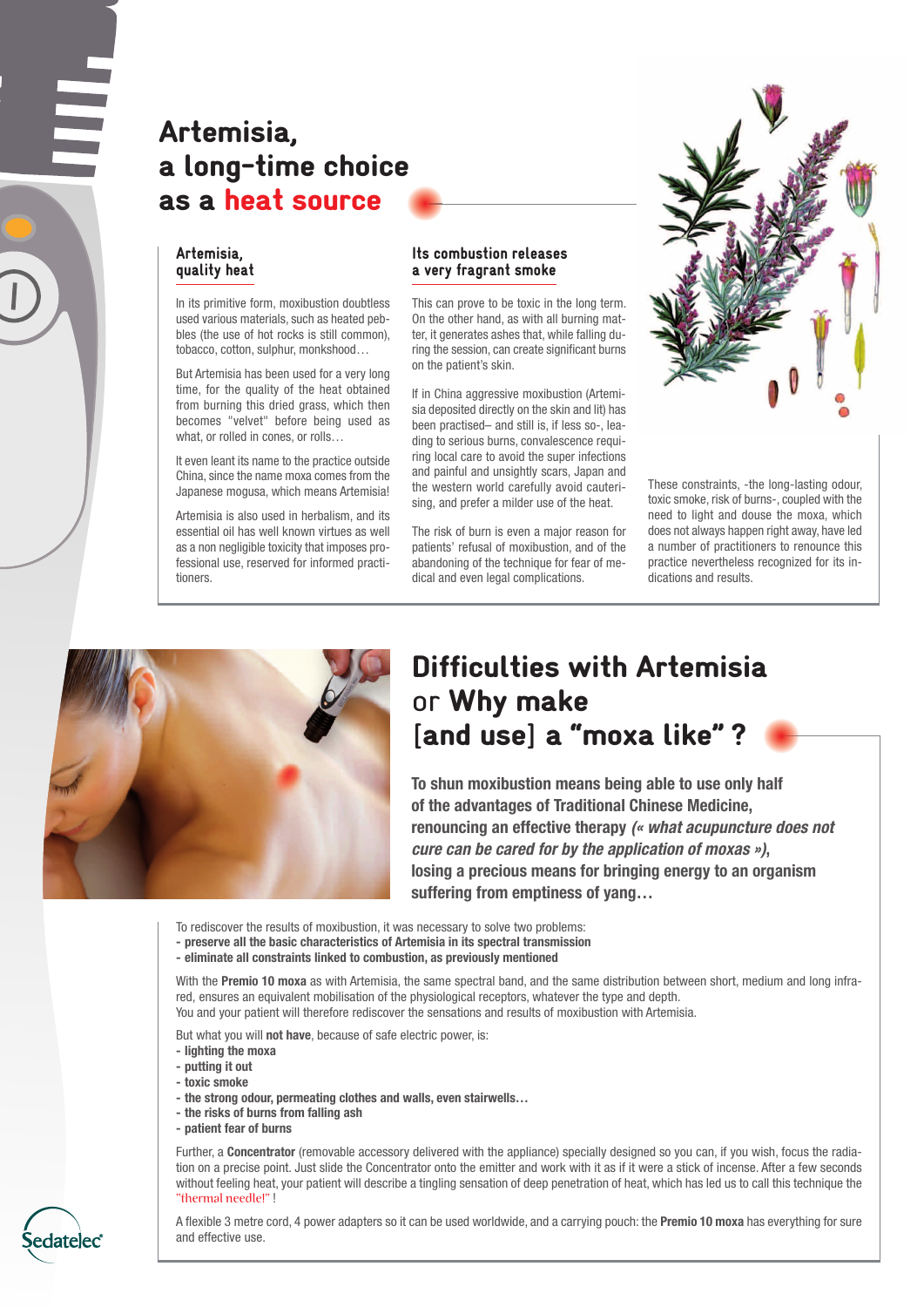## The characteristics of the burning Artemisia spectrum…

**When Artemisia is lit with a lighter or a stick of incense, it burns without flame, glowing red, and forms ashes that, if not removed (while falling or through the intervention of the practitioner), slows down combustion and modifies the spectral emission..**

#### The heat emitted is in the form of electromagnetic radiation, that is waves carrying energy. The spectral emission is very similar to that of a black body.

A black body is an ideal object where the electromagnetic spectrum – meaning the distribution of the quantity of energy according to wave length- depends only on its temperature.

This curve has a specific shape, continuous, with a peak corresponding to the wave length carrying the most energy, and a more or less straight slope for smaller and greater wavelengths.

#### Artemisia:

#### a spectrum in the infrareds

Burning **Artemisia** has a very broad emission spectrum, with the wavelengths across the red (in the visible spectrum) and short infrared, with a peak situated in the medium infrared, and a strong proportion of long infrared.

If combustion is activated, by blowing over it for example, the temperature of the Artemisia rises to 850-900°C, the spectral peak is situated around 2.6 µm, and there is a high proportion of short and medium infrared. When combustion weakens (presence of ash for example), the temperature of the Artemisia falls to around 650° C, and the peak is close to 3 µm, shifting the spectrum downwards (less energy transmitted) towards the long infrared.



#### The distribution of wavelengths across such a wide range is a basic characteristic of Artemisia, and largely explains its effectiveness, due to its being appropriate for the physiological, thermo- and photo- receptors of the organism.

It is not enough to provide stimulation with caloric energy, it must be heat that can be absorbed, assimilated and that naturally depends on the receptors' window of electromagnetic sensitivity. Further, the cutaneous thermoreceptors must not be saturated, as they are sensitive to external temperature and, if one exceeds their tolerance threshold, they will lead the patient to reflexively recoil from the pain, limiting the time of application.

## … and of the Premio 10 moxa

The emitter designed for the Premio 10 moxa has spectral emission characteristics itself replicating those of burning Artemisia. It really is a "moxa-like!" !



It behaves like an almost perfect black body, and, when in use, the emitter is stabilized at 850° C, and has a spectral peak to  $2.6 \mu m$ .

*Thus, by way of counter-example, a halogen type emitter, where the emission spectrum is much shorter, and centred on the visible, will not provide the same energy absorbed by the body, even (and especially) if it is at a very high temperature. The patient will almost immediately feel burning, and also very few radiations will penetrate the tissue, being outside the skin's window of sensitivity.*